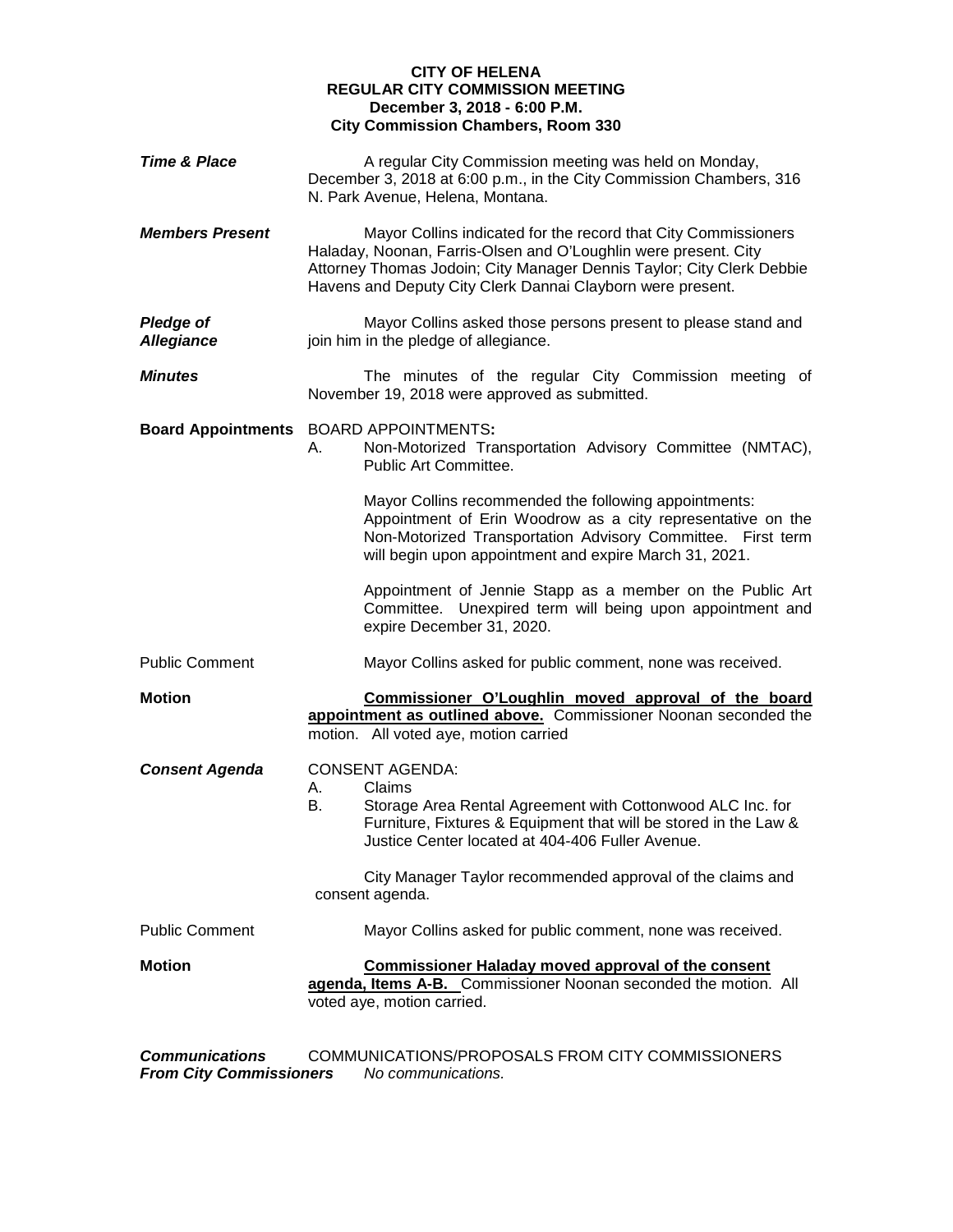| <b>Report of the City</b><br><b>Attorney</b>     | REPORT OF THE CITY ATTORNEY                                                                                                                                                                                                                                                                                                                                                                                                                                                                                                                                                                                                                                                                                                                                                                                                                                                                                                                                                                                                                                                                                                                                                                                                                                                                                                                                                                                                                                                                                                                                                                                                                                                                                                                                                                                             |
|--------------------------------------------------|-------------------------------------------------------------------------------------------------------------------------------------------------------------------------------------------------------------------------------------------------------------------------------------------------------------------------------------------------------------------------------------------------------------------------------------------------------------------------------------------------------------------------------------------------------------------------------------------------------------------------------------------------------------------------------------------------------------------------------------------------------------------------------------------------------------------------------------------------------------------------------------------------------------------------------------------------------------------------------------------------------------------------------------------------------------------------------------------------------------------------------------------------------------------------------------------------------------------------------------------------------------------------------------------------------------------------------------------------------------------------------------------------------------------------------------------------------------------------------------------------------------------------------------------------------------------------------------------------------------------------------------------------------------------------------------------------------------------------------------------------------------------------------------------------------------------------|
|                                                  | City Attorney Jodoin reported the city received a complaint of<br>discrimination from a former public works employee, on the basis of a<br>disability. A Human Rights Bureau investigator had a finding of No<br>Cause; on the basis no discrimination was made known to the city. The<br>employee had until this day to make an appeal to the human rights<br>commission, no word on whether or not an appeal had been made. The<br>employee did have 90 days to appeal to district court.                                                                                                                                                                                                                                                                                                                                                                                                                                                                                                                                                                                                                                                                                                                                                                                                                                                                                                                                                                                                                                                                                                                                                                                                                                                                                                                             |
| <b>Report of the City</b><br><b>Manager</b>      | REPORT OF THE CITY MANAGER                                                                                                                                                                                                                                                                                                                                                                                                                                                                                                                                                                                                                                                                                                                                                                                                                                                                                                                                                                                                                                                                                                                                                                                                                                                                                                                                                                                                                                                                                                                                                                                                                                                                                                                                                                                              |
|                                                  | Manager Taylor stated the regular City-County Joint work<br>session meeting will occur after city commission vacancy interviews at<br>3:30 p.m. on December 4th, instead of the usual 4:00 due to scheduling<br>conflict of a county commission member.                                                                                                                                                                                                                                                                                                                                                                                                                                                                                                                                                                                                                                                                                                                                                                                                                                                                                                                                                                                                                                                                                                                                                                                                                                                                                                                                                                                                                                                                                                                                                                 |
| <b>Report from the</b><br><b>Helena Citizens</b> | REPORT FROM THE HELENA CITIZENS COUNCIL<br>No report given.                                                                                                                                                                                                                                                                                                                                                                                                                                                                                                                                                                                                                                                                                                                                                                                                                                                                                                                                                                                                                                                                                                                                                                                                                                                                                                                                                                                                                                                                                                                                                                                                                                                                                                                                                             |
| <b>Regular Items</b>                             | CONSIDER FIRST PASSAGE OF AN ORDINANCE PLACING A<br>А.<br>MORATORIUM ON THE ENFORCEMENT OF SECTION 4-1-11<br>OF THE HELENA CITY CODE INSOFAR AS IT PROHIBITS<br>THE ISSUING OF A BUSINESS LICENSE TO A BUSINESS,<br>OCCUPATION, VOCATION, PROFESSION OR<br>ENTERTAINMENT WHICH IS PERMITTED BY STATE LAW<br>BUT PROHIBITED UNDER ANY LAW OF THE UNITED<br>STATES UNTIL JUNE 30, 2019.                                                                                                                                                                                                                                                                                                                                                                                                                                                                                                                                                                                                                                                                                                                                                                                                                                                                                                                                                                                                                                                                                                                                                                                                                                                                                                                                                                                                                                   |
| <b>Staff Report</b>                              | Deputy City Attorney O'Connor reported on September 24, 2018,<br>following a public hearing, the City Commission passed Resolution No.<br>20490, annexing and incorporating within the boundaries of the City of<br>Helena the wholly surrounded area east of Granite Street, South of<br>Highway 12 West, and generally west of the existing city limits. The<br>annexation of this wholly surrounded area will become effective<br>December 1, 2018. A medical marijuana dispensary currently operates<br>within the area affected by Resolution No. 20490. Medical marijuana<br>dispensaries and grow operations are permitted under the laws of the<br>State of Montana. However, the City's business licensing ordinance,<br>adopted in 1926 and codified in Section 4-1-11 of the Helena City Code,<br>states "Prohibited Occupations Not to be Licensed: No provision herein<br>contained shall be construed so as to license any trade, business,<br>occupation, vocation, pursuit, profession or entertainment prohibited by<br>any law of the United States or this state or by any provision of this<br>code." As a result, because the sale and growing of medical marijuana<br>remains illegal under federal law, the city's ordinance prohibits the<br>issuance of a business license to medical marijuana dispensaries or<br>grow operations.<br>A business cannot legally operate within the city without a<br>business license. See § 4-1-9 HCC ("No person shall conduct, operate,<br>transact, engage in, or carry on any of the industries, trades, pursuits,<br>professions, vocations, or businesses within the city hereinafter specified<br>and enumerated, without first applying for and obtaining a license as<br>herein provided, and if such application for license is granted, shall pay |

the required fee."); § 4-1-16-18(A) HCC ("No person shall conduct, operate, transact, engage in or carry on any business within the city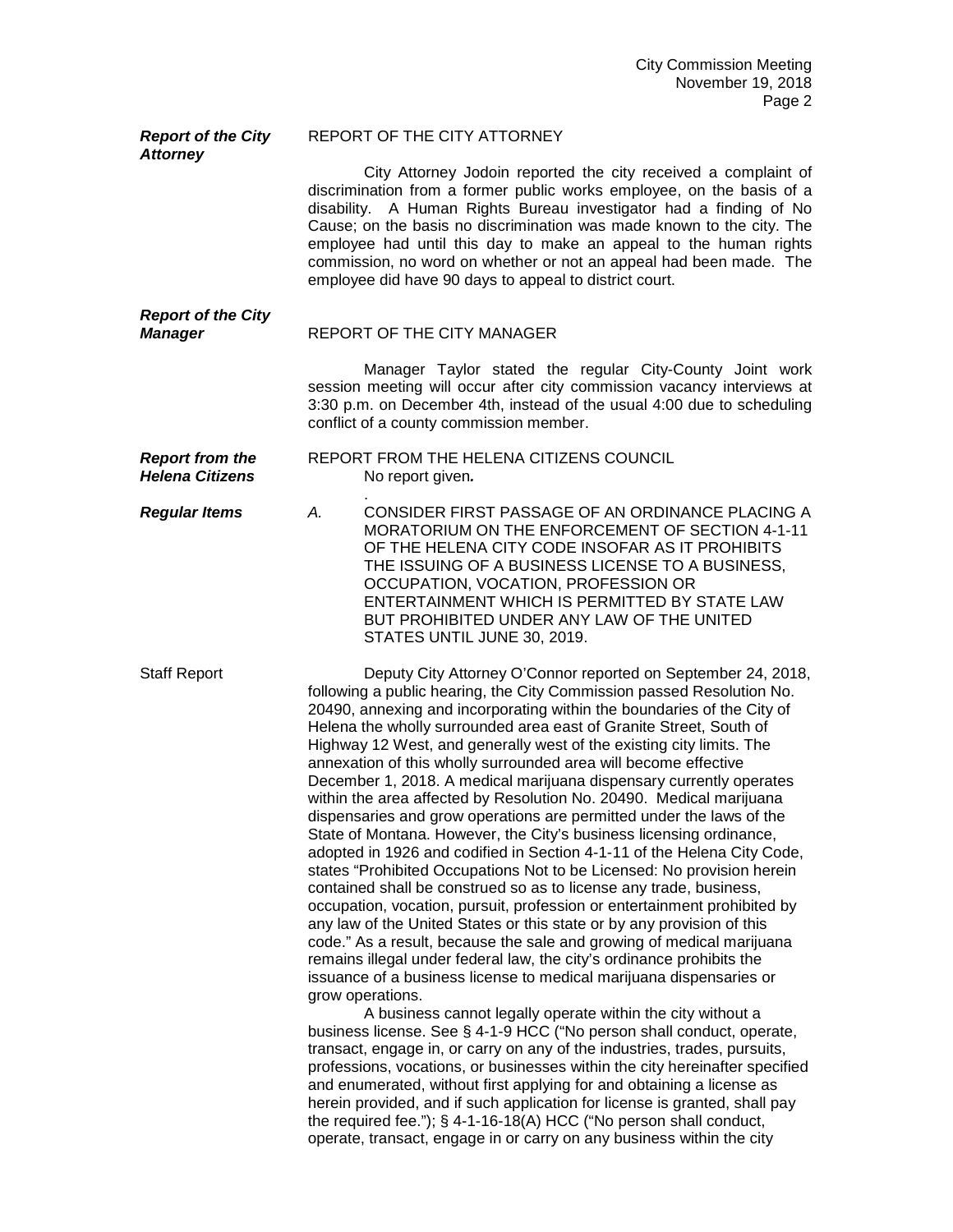without first applying for and obtaining a license therefor from the city, as herein provided, and if such application is granted, shall pay therefor as hereinafter provided. Except that the requirements of this section shall not apply to persons or entities with no base of operations in Lewis and Clark County who exclusively deal with and contact licensed businesses only by salesmen, telephone or mail."). As a result, at present, there are no medical marijuana dispensaries or grow operations located within the City of Helena city limits.

In addition, although pre-existing nonconforming land uses are permitted pursuant to the city's zoning laws, See Title 11 Chapter 6, no such allowance is made under the city's business licensing laws. Thus, a nonconforming business use may continue in a zoning district where it is now prohibited, but that business would still be required to obtain a business license to continue its operations. Thus, the medical marijuana dispensary that is located within the soon-to-be annexed wholly surrounded area, would not be permitted to legally continue operating the business and would be required to either discontinue operation or to relocate the business because city staff is prohibited from issuing such a city business license to this business by operation of § 4-1-11 HCC. The City Commission has expressed interest in considering either repealing or amending section 4-1-11 of the Helena City Code to potentially allow medical marijuana dispensaries and grow operations within the city limits. However, the City Commission recognizes that it is unable to take final action on this question prior to Resolution No. 20490 taking affect.

The City Commission would like to place a moratorium on the enforcement of section 4-1-11 of the Helena City Code insofar as it prohibits the issuing of a business license to a business, occupation, vocation, profession or entertainment which is permitted by state law but prohibited under any law of the United States. The purpose of the moratorium is to allow the medical marijuana dispensary to continue operation within the newly annexed area while the City Commission engages in the public process to consider whether or not to amend section 4-1-11 of the Helena City Code. The moratorium will be effective city-wide and will become effective thirty (30) days after final passage.

The medical marijuana dispensary located within the newly annexed area will be permitted to operate while the City Commission engages in a public process to consider amending section 4-1-11 of the Helena City Code.

If any business begins operation within the city limits due to the effects of this moratorium, any such business would be required to immediately cease operation if the City Commission does not take action with respect to section 4-1-11 of the Helena City Code prior to the expiration of this moratorium.

Attorney O'Connor recommended the commission approve, table or deny first passage of an ordinance placing a moratorium on the enforcement of section 4-1-11 of the Helena City Code insofar as it prohibits the issuing of a business license to a business, occupation, vocation, profession or entertainment which is permitted by state law but prohibited under any law of the United States, until June 30, 2019, and set a public hearing date of December 17, 2018

Discussion Commissioner Noonan asked if only in certain zones the businesses would be allowed or would the entirety of the City be included. Attorney O'Connor stated that under current zoning regulations, these would be considered general retail use. The licenses would be permitted in zones B2, CLM and B1 under current zoning policy. This could also be put forth to the zoning commission to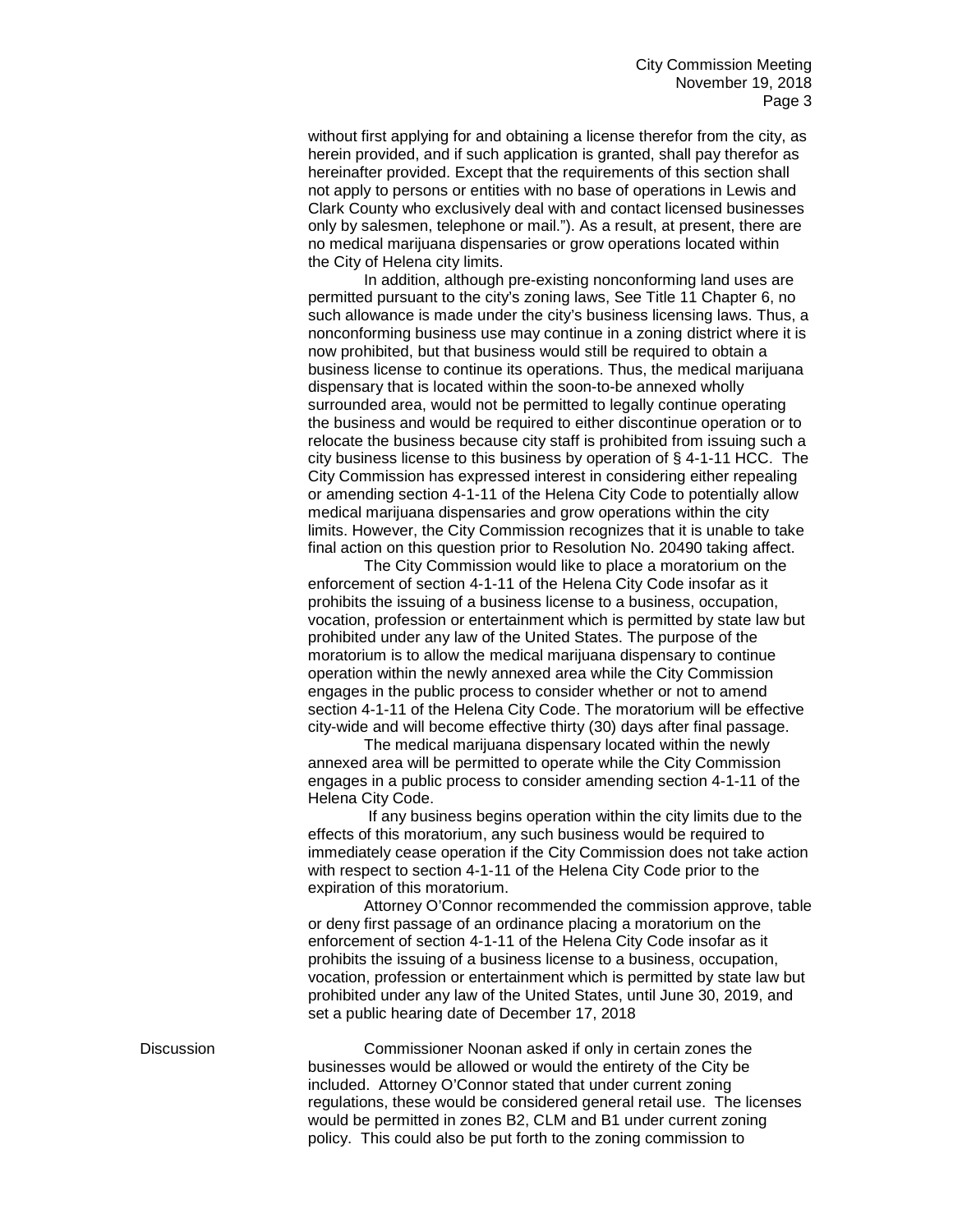determine if these needed to reclassified for alternative uses, or should be limited to certain zoning districts within the city.

Commissioner Haladay asked if a process existed to review the licenses and staff recommendations, such as referral to the zoning commission, prior to the June  $30<sup>th</sup>$  deadline. Manager Taylor answered should the moratorium be passed, matters related to the licenses could be reviewed at the next Administrative meeting after the first of the year. Commissioner Haladay asked Director Haugen what zones casinos were allowed in, and where they are required to have a CUP in order to operate. Director Haugen stated all casinos are required to obtain a CUP prior to operating in the city. Director Haugen stated that zoning commission is prepared to address these conversations.

Commissioner O'Loughlin asked Director Haugen a follow-up question regarding the CUP's required of casinos, asking where the requirement originates from; ordinance or zoning commission determination. Director Haugen stated this originates as a zoning ordinance to mandate where casinos were allowed to operate.

Public Comment Mayor Collins called for public comment.

Doreen Bomar spoke in favor of consideration of moratorium, citing the research of the benefits of medical marijuana. She spoke in favor of continuing to allow access to "medicine" for individuals through the types of businesses that might be impacted by the moratorium. She stated the process to change providers (of cannabis) within the current medical marijuana system is long and arduous. She was concerned about the effect disrupting the access could have on patients.

James Thomas spoke as the owner of a cannabis shop that will be directly impacted by the moratorium. He stated his business licenses in other cities where the he owns dispensaries; the license was considered a general retail license. Mr. Thomas asked what the timeline of the process for licenses would be. He asked if he would be allowed to apply for a business license tomorrow, for example. City Attorney Jodoin stated that this evening would the first passage of the ordinance, and the public hearing would be on December  $17<sup>th</sup>$ . Operating under the assumption the first passage occurs and continued on for final passage, there would be a 30 day operational effective period from that point. Due to the assumption of the continuing passage, the city would not be pursuing any violations for operating without a business license.

Discussion Commissioner Haladay asked for clarification from City Attorney Jodoin, regarding the enforcement of the new process this ordinance would create. City Attorney stated a business would still need to follow the established process of applying for a business license and be reviewed for zoning compliance. This ordinance would simply suspend the City's inability to issue a business license. Commissioner Haladay asked City Attorney Jodoin what the impact on the business licenses issued during this moratorium would be if no action was taken after the June 30, 2019 deadline. City Attorney Jodoin stated the licenses would expire on July 1, 2019, and the effected businesses would need to move out of the city limits. Commissioner Haladay asked if the expiration would be listed on the license itself. City Attorney Jodoin stated the expiration language could be added to the licenses. Commissioner Haladay confirmed that the language should be added, as a clarification on those licenses issued.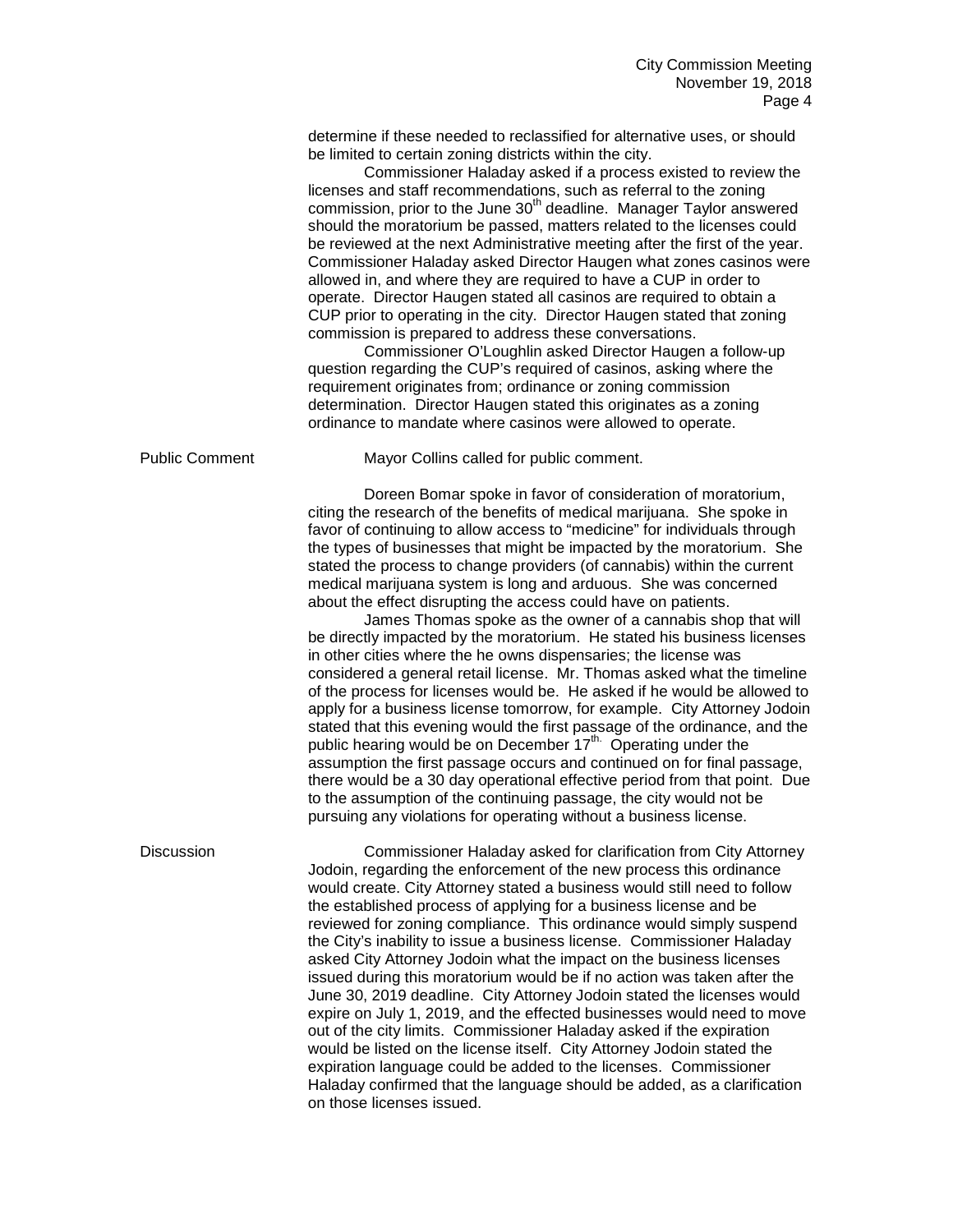**Motion Commissioner Farris-Olsen moved approval for first passage of an ordinance placing a moratorium on the enforcement of section 4-1-11 of the Helena City Code insofar as it prohibits the issuing of a business license to a business, occupation, vocation, profession or entertainment which is permitted by state law but prohibited under any law of the United States, until June 30, 2019, and set a public hearing date of December 17, 2018.** Commissioner O'Loughlin seconded the motion. All voted aye, motion carried. **Ordinance 3248** 

> C. CONSIDER MODIFICATION TO THE AGREEMENT TO LEASE, SELL, AND PURCHASE REAL PROPERTY LOCATED AT 404-406 FULLER AVENUE KNOWN AS THE NEW LAW & JUSTICE CENTER.

Community Facilities Superintendent Sampson reported the City of Helena and Lewis and Clark County entered into an Agreement to Lease, Sell and Purchase Real Property ("Agreement") on May 2018. That agreement was approved by the city commission on June 18, 2018 and was for the lease and ultimate purchase of the 406 Fuller Avenue building and associated parking lot for \$1,290,000. The Agreement also called for an amended plat to be prepared so that the property with the 406 Fuller building and parking lot could be legally divided from the 404 Fuller Avenue building and property. Subsequently it was determined that legally dividing the properties would require extensive interior work to the 404 and 406 Fuller Avenue buildings to construct the necessary rated fire separation. Staff recommends that such work is not cost effective and that purchase of both structures and associated surface parking lots is a better approach. The city and county have been leasing the 406 Fuller Avenue building and associated parking lot and rent payments will go to the purchase price of the property.

The attached modification to the present agreement to lease, sell and purchase real property ("Modified Agreement") would commit the City of Helena and Lewis and Clark County to purchasing 404 Fuller in addition to 406 Fuller Avenue for a total purchase cost of \$1,950,000. This includes the surface parking lot properties at the northeastern corner of Lawrence Street and Park Avenue. The City Manager has the authority to enter into the buy-sell upon successful conclusion of negotiations. However, the obligation to close on the property is contingent upon Helena City Commission approval.

An appraisal of all the property was conducted on December 13, 2017. Section 1-4-15, Helena City Code, requires two independent appraisals be conducted if the purchase price is over \$500,000. Since the purchase price is \$1,950,000 two appraisals are required unless the Commission finds a second appraisal will prevent the purchase from occurring or not in the best interest of the City. Staff recommends the commission waive the requirement to obtain a second appraisal because a second appraisal is not in the best interests of the city.

Ownership of the entire property gives the city and county the ability to determine who occupies the buildings and who would be the neighbor to the Police Department and Sheriff's Department. It also assures that both the city and county have office space available for expansion of existing departments or space for new departments. However, there will be an additional cost of \$330,000 for the city and the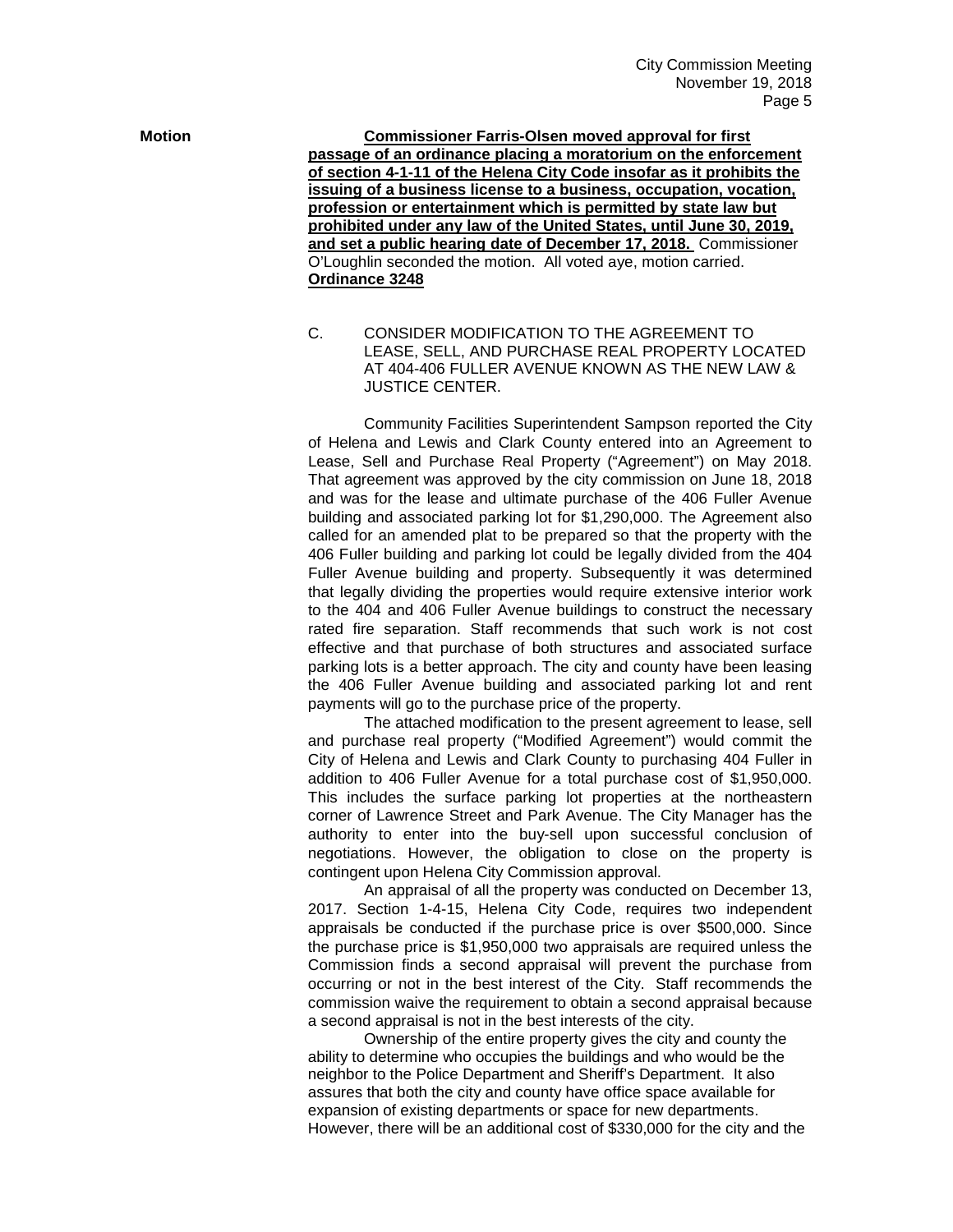|                       | county.<br>Superintendent Sampson recommended approval of the<br>Agreement to Lease, Sell, and Purchase Real Property and waive the<br>requirement to obtain a second appraisal and authorize the City Manager<br>to sign the agreement.                                                                                                                                                                                                                                                                                                                                                                                                                                                                                                                                                                                                                                             |
|-----------------------|--------------------------------------------------------------------------------------------------------------------------------------------------------------------------------------------------------------------------------------------------------------------------------------------------------------------------------------------------------------------------------------------------------------------------------------------------------------------------------------------------------------------------------------------------------------------------------------------------------------------------------------------------------------------------------------------------------------------------------------------------------------------------------------------------------------------------------------------------------------------------------------|
| <b>Discussion</b>     | Mayor Collins inquired as to why a second appraisal was not in<br>the best interest of the city. City Attorney Jodoin stated a second<br>appraisal would not provide any more beneficial information on the<br>property, it may even appraise the value of the property at a higher<br>amount, causing a larger financial burden on the city and county. Finally,<br>a second appraisal would cause unnecessary delay of the closing date,<br>given the limited number of appraisers in the city and their current<br>workload. Additionally, a second appraisal would cause delay to the<br>remodel of the building and the move of the HPD and Sheriff offices.<br>City Commissioner O'Loughlin asked it the closing date would be<br>before the end of the calendar year. Superintendent Sampson<br>responded the closing date is scheduled for December 14 <sup>Th</sup> , 2018. |
| <b>Public Comment</b> | Mayor Collins called for public comment.                                                                                                                                                                                                                                                                                                                                                                                                                                                                                                                                                                                                                                                                                                                                                                                                                                             |
| <b>Motion</b>         | <b>Commissioner Ferris-Olson moved to approve the</b><br>modification to the Agreement to Lease, Sell, and Purchase Real<br>Property and waive the requirement to obtain a second appraisal<br>and authorize the City Manager to sign. Commissioner Haladay<br>seconded the motion.                                                                                                                                                                                                                                                                                                                                                                                                                                                                                                                                                                                                  |
| <b>Discussion</b>     | Commissioner O'Loughlin asked for further discussion due to the<br>amount and significance of the purchase, stating the purchase made the<br>most sense, due to the complications of separating the property.<br>Commissioner O'Loughlin also thanked the staff for their efforts of<br>bringing the purchase forward.<br>Commissioner Haladay supported Commissioner O'Loughlin,<br>stating the cost analysis of renting the property for a long term lease,<br>would eventually surpass the purchase price of the property.<br>Commissioner Noonan stated, for the record, he had recused<br>himself in matters related to this subject, as a board member of<br>Cottonwood ALC Inc.                                                                                                                                                                                               |
| Vote                  | Motion carried 4-1 with Commissioner Noonan recusing<br>himself.                                                                                                                                                                                                                                                                                                                                                                                                                                                                                                                                                                                                                                                                                                                                                                                                                     |
|                       | C.<br>CONSIDER APPROVAL OF THE CITY MANAGER<br>EMPLOYMENT AGREEMENT BETWEEN THE CITY OF<br>HELENA AND ANA CORTEZ.                                                                                                                                                                                                                                                                                                                                                                                                                                                                                                                                                                                                                                                                                                                                                                    |
| <b>Staff Report</b>   | Director of Human Resources James Fehr reported the previous<br>City Manager, Ron Alles, retired from the City on June 30, 2018.<br>Following Mr. Alles' retirement, the City engaged, with the assistance of<br>a consultant, in a nation-wide search to find a new city manager. At a<br>meeting open to the public, on November 11, 2018, the City Commission<br>voted to select Ana Cortez as the top candidate for the City Manager<br>position. The City Commission also voted to authorize Commissioners<br>Haladay and O'Loughlin to negotiate an employment agreement with<br>Mrs. Cortez.                                                                                                                                                                                                                                                                                  |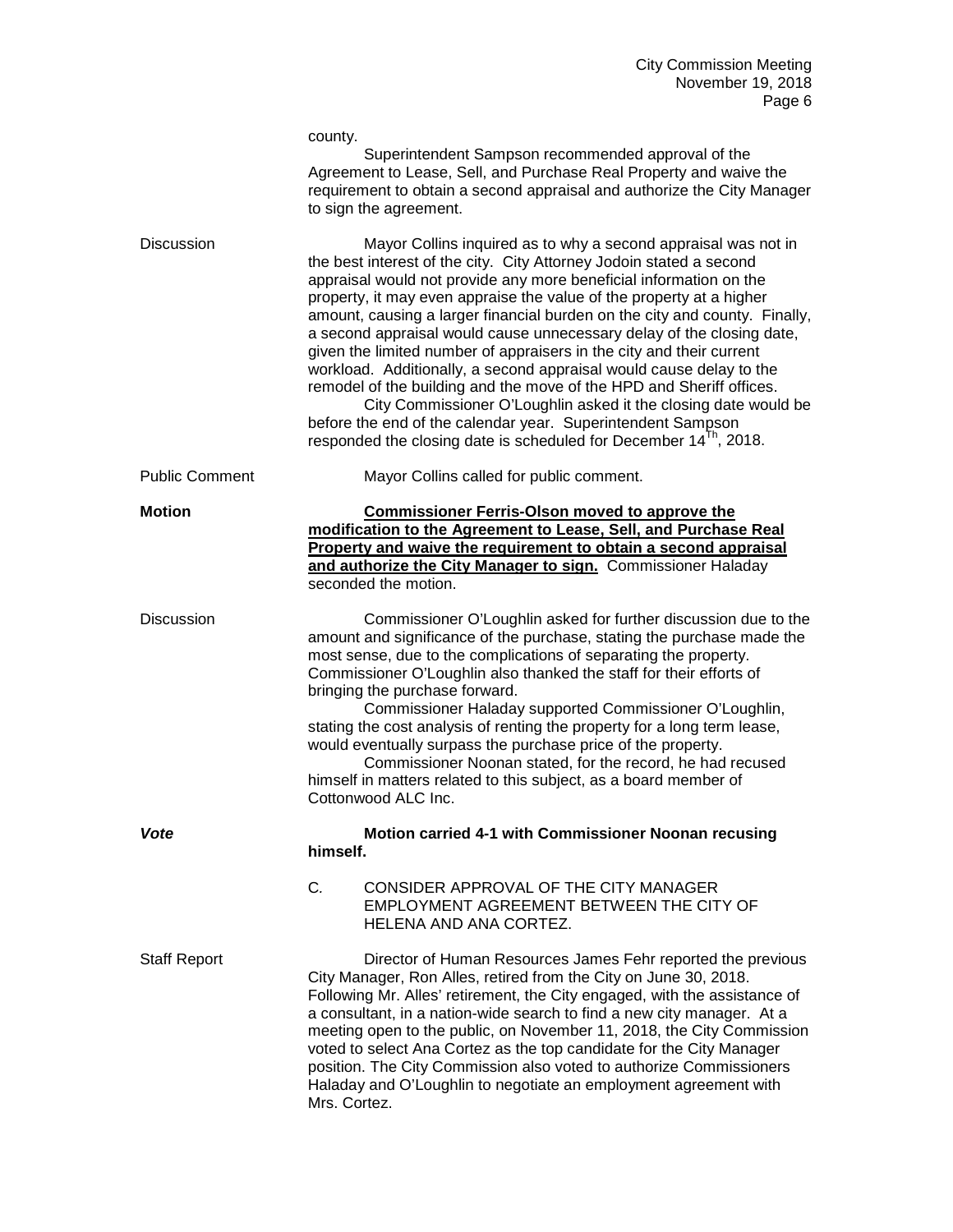|                       | 2019.<br>Cortez.                                                                                                                                                                                                                                                                                                                                                                                                                                                                                                                                                                                                                                                                                                                                                                                                                                                                                                                                                                                                                                                                                                               | During this process, the city contracted with Dennis M. Taylor to<br>act as the City's Interim City Manager. Mr. Taylor's contract will<br>terminate ten (10) business days after Mrs. Cortez's start date to<br>facilitate the transition of authority from Mr. Taylor to Mrs. Cortez.<br>Mrs. Cortez has signed the agreement that has been negotiated<br>by Commissioners Haladay and O'Loughlin that outlines Mrs. Cortez's<br>terms of employment by the city and specifies a start date of January 23,<br>Director Fehr recommended approval of the City of Helena City<br>Manager Employment Agreement between the City of Helena and Ana |
|-----------------------|--------------------------------------------------------------------------------------------------------------------------------------------------------------------------------------------------------------------------------------------------------------------------------------------------------------------------------------------------------------------------------------------------------------------------------------------------------------------------------------------------------------------------------------------------------------------------------------------------------------------------------------------------------------------------------------------------------------------------------------------------------------------------------------------------------------------------------------------------------------------------------------------------------------------------------------------------------------------------------------------------------------------------------------------------------------------------------------------------------------------------------|--------------------------------------------------------------------------------------------------------------------------------------------------------------------------------------------------------------------------------------------------------------------------------------------------------------------------------------------------------------------------------------------------------------------------------------------------------------------------------------------------------------------------------------------------------------------------------------------------------------------------------------------------|
| <b>Public Comment</b> |                                                                                                                                                                                                                                                                                                                                                                                                                                                                                                                                                                                                                                                                                                                                                                                                                                                                                                                                                                                                                                                                                                                                | Mayor Collins called for public comment. No public comments.                                                                                                                                                                                                                                                                                                                                                                                                                                                                                                                                                                                     |
| <b>Motion</b>         |                                                                                                                                                                                                                                                                                                                                                                                                                                                                                                                                                                                                                                                                                                                                                                                                                                                                                                                                                                                                                                                                                                                                | <b>Commissioner Noonan moved to approve the City Manager</b><br><b>Employment Agreement between the City of Helena and Ana Cortez.</b><br>Commissioner O'Loughlin seconded the motion.                                                                                                                                                                                                                                                                                                                                                                                                                                                           |
| <b>Discussion</b>     | Commissioner Haladay stated this was a long process and<br>thanked Jenn Reichelt with Novak Consulting Group for their work on the<br>process and acknowledged the amount of public comments the<br>commission received. Commissioner Haladay also thanked the HCC for<br>hosting the candidate forum.<br>Commissioner Noonan thanked Interim City Manager Taylor for<br>all of his hard work. Mayor Collins also thanked Interim City Manager<br>Taylor. Commissioner O'Loughlin thanked Director Fehr and Novak<br>Consulting for their efforts in selecting qualified candidates.<br>Commissioner O'Loughlin also expressed confidence in Mrs. Cortez and<br>her skills and competence. Commissioner Farris-Olsen thanked<br>Commissioners Haladay and O'Loughlin on their extra time and effort in<br>the selection process.                                                                                                                                                                                                                                                                                               |                                                                                                                                                                                                                                                                                                                                                                                                                                                                                                                                                                                                                                                  |
| <b>Vote</b>           |                                                                                                                                                                                                                                                                                                                                                                                                                                                                                                                                                                                                                                                                                                                                                                                                                                                                                                                                                                                                                                                                                                                                | All voted aye, motion carried.                                                                                                                                                                                                                                                                                                                                                                                                                                                                                                                                                                                                                   |
|                       | C.                                                                                                                                                                                                                                                                                                                                                                                                                                                                                                                                                                                                                                                                                                                                                                                                                                                                                                                                                                                                                                                                                                                             | CONSIDER ENTERING INTO AN INTERLOCAL AGREEMENT<br>WITH LEWIS AND CLARK COUNTY FOR THE MANAGEMENT<br>OF THE CITY-COUNTY BUILDING AND THE LAW AND<br>JUSTICE CENTER, BOTH OF WHICH ARE JOINTLY OWNED<br>BY THE CITY AND THE COUNTY.                                                                                                                                                                                                                                                                                                                                                                                                                |
| <b>Staff Report</b>   | Deputy City Attorney O'Connor reported the city and the county<br>jointly own, as tenants in common, the City-County Building located at<br>316 North Park Avenue in Helena, Montana. This building was originally<br>owned by the federal government but in 1978 the United States<br>government deeded the building to the City and the county as tenants in<br>common to be used as an administrative building. Currently, the building<br>is being used to house various city and county departments. Previously,<br>the City-County Building was administered by the City-County<br>Administrative Building, Inc., a 501(c)(3) non- profit corporation, pursuant<br>to an Interlocal Agreement entered into by the city and county in 1977.<br>This corporation used to have its own employees that maintained the<br>building and had its own accounting. However, over the years the<br>operation for the building has been consolidated in the City's Facilities<br>Department with the City's Administrative Services Department providing<br>all of the accounting and budgeting services. As such, the need for the |                                                                                                                                                                                                                                                                                                                                                                                                                                                                                                                                                                                                                                                  |

corporation has been eliminated and the city and county are currently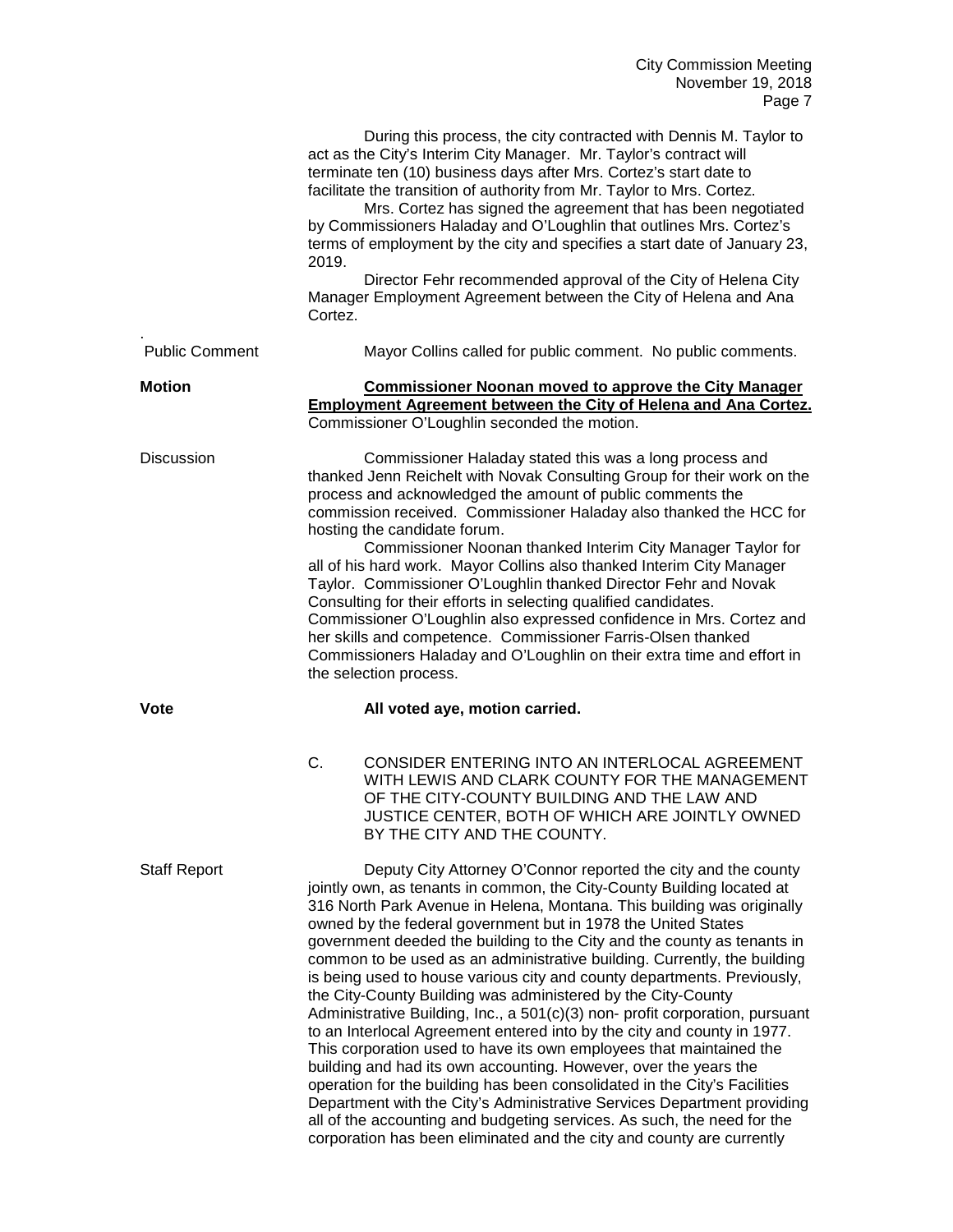wrapping up the dissolution of the corporation. The dissolution process should be completed by the end of the year.

The city and county are also working on finalizing the joint purchase of a new Law and Justice Center located at 404-406 Fuller Avenue. The Law and Justice Center will also be owned jointly by the city and county like the City-County Building. The building will be used to house the City of Helena Police Department and the accompanying administrative and record services, and the Lewis and Clark County's Sheriff and Coroner's Department. Future plans for the building include the relocation of the Justice and Municipal Courts to the building.

Section 7-11-104, MCA authorizes one or more public agencies to contract with any one or more other public agencies to perform any administrative service, activity, or undertaking or to participate in the provision or maintenance of any public infrastructure facility, project, or service.

Over the last several months the city and the county have worked together to arrive at terms and conditions specified in the Interlocal Agreement as presented to the City Commission. The Lewis and Clark County Commission is also prepared to take action to authorize and approve the agreement.

The city and county would like to enter into a mutual Interlocal Agreement to outline each government's rights, duties, obligations, and responsibilities with respect to the maintenance and operation of the City-County Building and the Law and Justice Center. The proposed agreement will allow for a more efficient and cost-effective operation of the two buildings while still providing both governments with an opportunity for input about the budget, maintenance, and operation of each property.

Deputy City Attorney O'Connor recommended approval of the Interlocal Agreement between the City of Helena and Lewis and Clark County for the maintenance and management of the City-County Building and the Law and Justice Center and to authorize the Interim City Manager to sign the Interlocal Agreement as presented.

Discussion Commissioner Haladay asked Deputy City Attorney O'Connor how the cost of the facilities would be allocated between city and county. Commissioner Haladay asked if any discussions had taken place as to the process of approval and allocation of expenditures with the dissolution of the board. Deputy City Attorney O'Connor stated the commissions preferred to maintain their authorities over the budget items regarding the facility. This authority made the board inconsequential, since it was largely made up of individuals that would be involved in the approval process. This procedure allows the city and county commissions to be able to fairly distribute the funding with proper oversight and process, due to the commissions working cooperatively as budgetary issues arise. Interim City Manager Taylor stated each entity would have its budget managed and approved by the commissions based upon occupancy of the physical space. Commissioner Haladay responded with further discussion regarding whether a different ownership arrangement would need to be made between city and county, due to the amount being put forward by both. This agreement would address the possibility of disparities in the occupied space that may arise by the entities who are equal co-owners of the property. Deputy City Attorney O'Connor stated that both entities understood there would not be an even split, and in recognition of the mutual benefit of the arrangement, the two entities would cooperate despite a possible uneven split of the physical occupancy.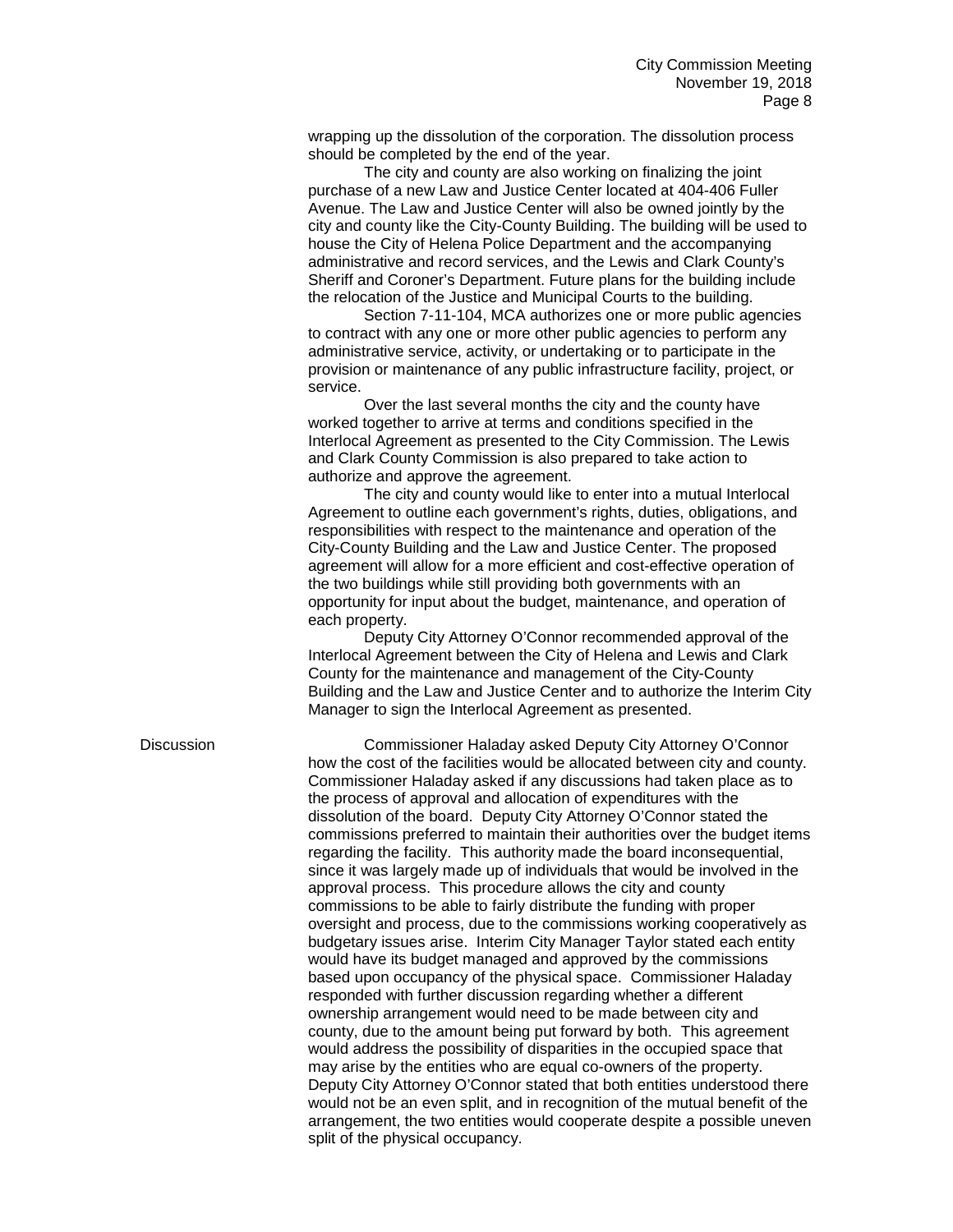Mayor Collins expressed concern regarding a large disparity of occupancy and inquired as to what process exists to address these types of concerns. Manager Taylor stated that commissions would need to work with one another to determine any budgetary conflicts that may arise. Joint budgets already exist and could be adopted in this situation, with negotiations which could occur between the commissions.

Commissioner O'Loughlin seconded Commissioner Haladay's concerns, asking a note be made as to how the facility and its costs will be split, due to the uneven split of the occupancy. Commissioner O'Loughlin referenced the fact that, unlike the current agreements between the city and county, this was an equal 50/50 split of a purchase of a property. Commissioner O'Loughlin stated that occupancy was not referenced in the agreement, and wanted clarification on the process between both parties for budgetary concerns. Manager Taylor referenced the agreement and explained it would be up to the two governing bodies to decide the budgetary responsibilities of each entity, collaboratively. Staff recommends this type of agreement, instead of relying on a third party or board, since this type of agreement already exists between the city and county; and a third party would unnecessarily complicate the process. Further, no specific occupancies or agreements have been made at this time, and those decisions can be made jointly, as they arise.

Commissioner Noonan stated, as a City-County Building board member, that discussion has always been constructive between the two parties in previous negotiations, with no conflict arising about use of the space. Commissioner Noonan proposed an amendment could be added which states, outside of budgetary process, when occupancy questions arise, these types of matters would return to the commissions for approval. This would address the concerns of the commission members and mayor.

Deputy City Attorney O'Connor referenced the agreement in the section that addresses sub-leases to third parties of the facility, stating all of those types of leases would need to come back to a joint City-County meeting for approval and then to both commissions for final approval. Any significant re-allocation of space would be subject to this process and the governing bodies have the opportunity to address questions and concerns for management of the facility.

revisited, regarding the acquisition of space, and its use by both parties,

Public Comment Mayor Collins called for public comment. County Administrator Roger Baltz stated the agreement presented tonight will also be presented to the county commission on December 6, 2018. In reference to the concerns of the city commission, the city cannot unilaterally impose its will on the county or vice versa. The agreement is written such that each entity is an equal party in the agreement and the concerns can be addressed directly, if needed. However, if an amendment was needed the county would not oppose such an amendment. **Motion Commission Noonan moved to approve the Interlocal Agreement between the City of Helena and Lewis and Clark County for the maintenance and management of the City-County Building and the Law and Justice Center and to authorize the Interim City Manager to sign the Interlocal Agreement as presented.**  Commissioner Farris-Olsen seconded the motion. Discussion Commissioner Haladay asked the language of the agreement be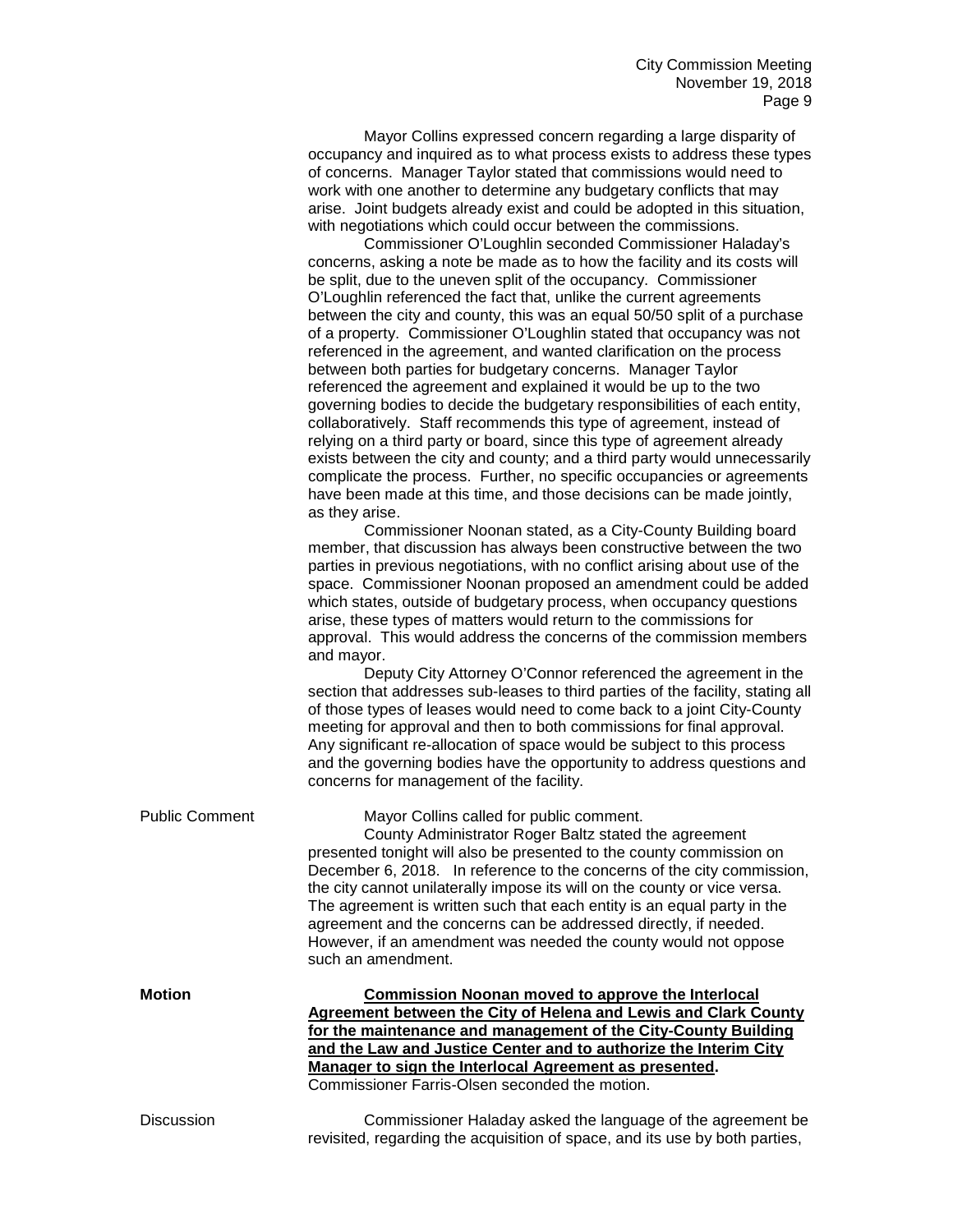to specify the language of the agreement in regards to future use of the space.

|                        | Mayor Collins stated that if a change to the language of the<br>agreement would delay the purchase of the property, he would not be in<br>favor. Commissioner O'Loughlin asked if this was given a second<br>passage would this impact the closing of the agreement. City Attorney<br>Jodoin stated it would cause issue due to the closing date of December<br>14, 2018, and the need for insurance on the property. Interim City<br>Manager Taylor recommended the commission pass the motion and any<br>concerns could be addressed at a later time in amendments of the<br>agreement, after the purchase of the property.<br>Commissioner Noonan stated there may not ever be a 50/50<br>split and a consideration should be made due to the space being empty<br>for revenue purposes, regardless of who occupies the space, rent would<br>be paid. Commissioner Haladay asked that County Administrator Baltz<br>address the concerns expressed by the city with the county commission,<br>and ask for a recital to be added to the current agreement. Interim City<br>Manager Taylor stated a recital could be amended to the current<br>agreement, expressing the intent the property be shared as equally as<br>possible between both parties.<br>Commissioner O'Loughlin asked if an amendment could be<br>added to the motion, directing the City Attorney to coordinate with the<br>county to add a recital with language articulating the usage of the<br>property space. City Attorney Jodoin responded with a recital stating<br>"intent to have equitable use and occupancy of 404-406 Fuller by both<br>parties." |  |  |
|------------------------|------------------------------------------------------------------------------------------------------------------------------------------------------------------------------------------------------------------------------------------------------------------------------------------------------------------------------------------------------------------------------------------------------------------------------------------------------------------------------------------------------------------------------------------------------------------------------------------------------------------------------------------------------------------------------------------------------------------------------------------------------------------------------------------------------------------------------------------------------------------------------------------------------------------------------------------------------------------------------------------------------------------------------------------------------------------------------------------------------------------------------------------------------------------------------------------------------------------------------------------------------------------------------------------------------------------------------------------------------------------------------------------------------------------------------------------------------------------------------------------------------------------------------------------------------------------------------------------------------------------------------------|--|--|
| <b>Amendment</b>       | Commissioner O'Loughlin moved to amend the motion, to<br>direct the City Attorney to work with the County Admnistrator and<br>City Manager on language to add a recital that is the intent the Law<br>& Justice Center be occupied equally. Commissioner Haladay<br>seconded the amendment. All voted aye, motion carried.                                                                                                                                                                                                                                                                                                                                                                                                                                                                                                                                                                                                                                                                                                                                                                                                                                                                                                                                                                                                                                                                                                                                                                                                                                                                                                         |  |  |
| <b>Discussion</b>      | Commissioner O'Loughlin stated the conversations between the<br>city and county has been a productive one, and that any reservations<br>that have been expressed, are simply due to the novelty of purchasing a<br>property jointly.                                                                                                                                                                                                                                                                                                                                                                                                                                                                                                                                                                                                                                                                                                                                                                                                                                                                                                                                                                                                                                                                                                                                                                                                                                                                                                                                                                                               |  |  |
| <b>Vote as Amended</b> | All voted aye, motion carried.                                                                                                                                                                                                                                                                                                                                                                                                                                                                                                                                                                                                                                                                                                                                                                                                                                                                                                                                                                                                                                                                                                                                                                                                                                                                                                                                                                                                                                                                                                                                                                                                     |  |  |
| <b>Public Hearings</b> | CONSIDER A RESOLUTION DECLARING THE BILL<br>А.<br>ROBERTS MUNICIPAL GOLF COURSE CLUBHOUSE OWNED<br>BY THE CITY OF HELENA SURPLUS REAL PROPERTY AND<br>AUTHORIZING SALE TO THE HIGHEST BIDDER OR, IF NO<br>BIDS ARE RECEIVED, DEMOLITION OF THE STRUCTURE.                                                                                                                                                                                                                                                                                                                                                                                                                                                                                                                                                                                                                                                                                                                                                                                                                                                                                                                                                                                                                                                                                                                                                                                                                                                                                                                                                                          |  |  |
| <b>Staff Report</b>    | Interim Director of Parks and Recreation Marr reported the city<br>owns a structure known as the Bill Roberts Municipal Golf Course<br>Clubhouse. The structure used to belong to the school district but was<br>moved to the city's golf course in 1984 for use as a clubhouse. The<br>structure is of masonry/wood construction, two stories high, and has an<br>area of approximately 4,310 square feet. The roof of the structure is of<br>wood construction with asphalt shingles. There is minimal insulation in<br>the walls and the attic, resulting in low R-values. Currently the building<br>sits on a masonry foundation crawl space. The city's building department<br>indicated that the structure is solid and would sustain another move to a<br>new location.                                                                                                                                                                                                                                                                                                                                                                                                                                                                                                                                                                                                                                                                                                                                                                                                                                                     |  |  |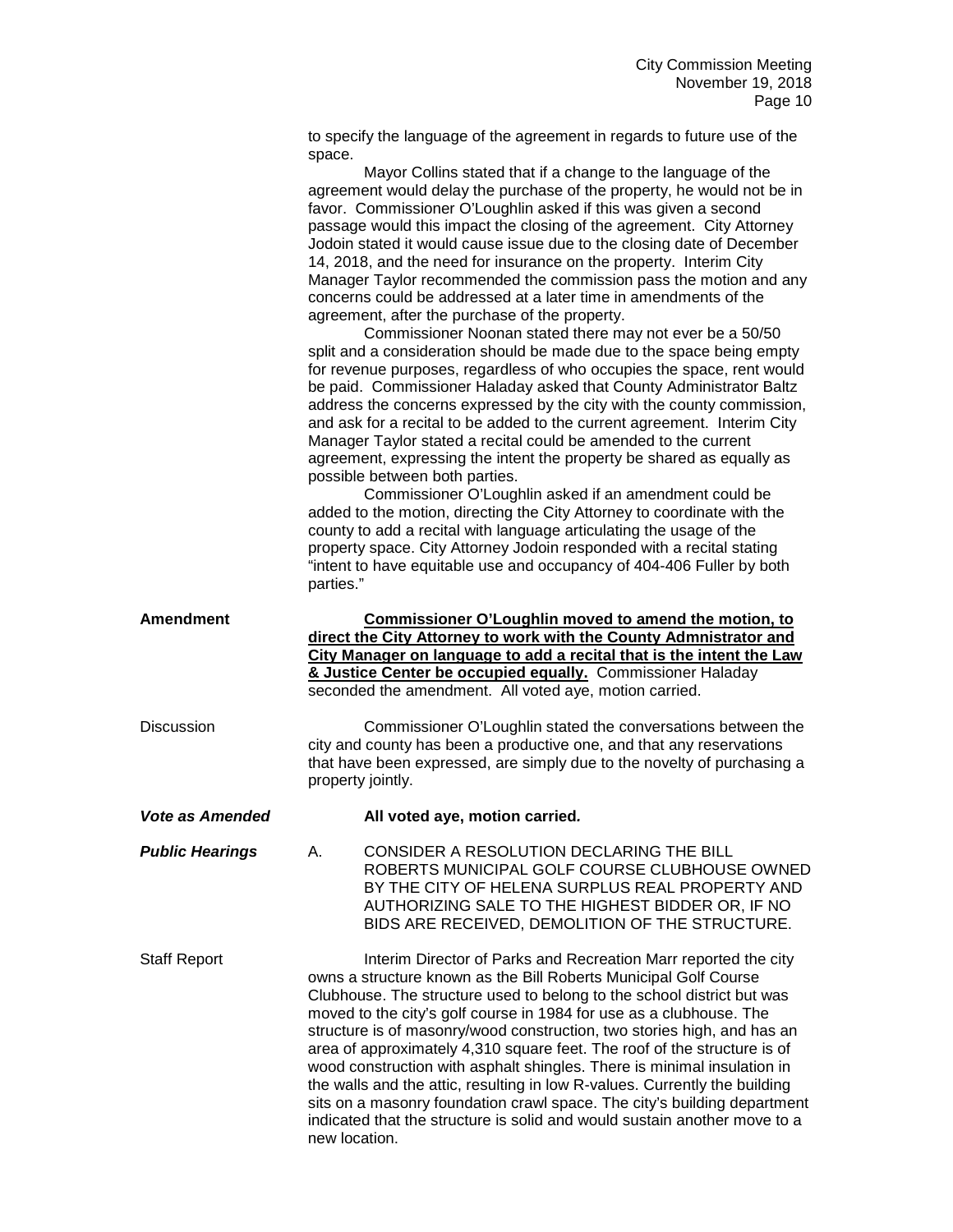|                                        | With the completion of construction on and opening of the new<br>combined clubhouse, pro shop, and bar and grill, the former Clubhouse<br>structure is no longer needed for use by the golf course. A memo was<br>circulated to all city departments asking if any of the departments have<br>use for the structure. Responses indicated that no other city department<br>or board have a need for the structure.<br>The city's building division estimates that it would cost between<br>\$25,000 and \$40,000 to demolish the structure.<br>Section 1-4-17 of the Helena City Code sets forth the process for<br>sale, disposal, or lease of real property owned by the city. Even though<br>the structure does not have a parcel of land associated with it, it is<br>nevertheless considered real property. See Mont. Code Ann. §70-1-106.<br>It is the opinion of city staff that the structure would not sell for<br>more than \$500,000. As such the provisions of $§1-4-17(A)(3)$ of the<br>Helena City Code requiring two appraisals of the property prior to<br>providing the required public notice are not applicable.<br>The GIS office has confirmed that the city is the only property<br>owner located within three hundred feet of the structure for purposes of<br>mail notice required by $\S1-4-17(A)(2)$ .<br>Given the estimated cost to demolish the structure, staff<br>recommends that the structure be declared surplus real property and be<br>advertised for sale to the highest bidder. In the event no bids are<br>received, staff recommends that the structure be demolished.<br>Interim Director Marr recommended approval of the resolution<br>declaring the Bill Roberts Municipal Golf Course Clubhouse owned by<br>the City of Helena surplus real property and authorizing sale to the<br>highest bidder, or, if no bid are received, demolition of the structure. |
|----------------------------------------|----------------------------------------------------------------------------------------------------------------------------------------------------------------------------------------------------------------------------------------------------------------------------------------------------------------------------------------------------------------------------------------------------------------------------------------------------------------------------------------------------------------------------------------------------------------------------------------------------------------------------------------------------------------------------------------------------------------------------------------------------------------------------------------------------------------------------------------------------------------------------------------------------------------------------------------------------------------------------------------------------------------------------------------------------------------------------------------------------------------------------------------------------------------------------------------------------------------------------------------------------------------------------------------------------------------------------------------------------------------------------------------------------------------------------------------------------------------------------------------------------------------------------------------------------------------------------------------------------------------------------------------------------------------------------------------------------------------------------------------------------------------------------------------------------------------------------------------------------------------------------------------------------------|
| <b>Public Testimony</b>                | Mayor Collins declared the public portion of the hearing opened<br>and called for anyone wanting to address the commission.<br>There being no persons wanting to address the commission,<br>Mayor Collins closed the public portion of the hearing.                                                                                                                                                                                                                                                                                                                                                                                                                                                                                                                                                                                                                                                                                                                                                                                                                                                                                                                                                                                                                                                                                                                                                                                                                                                                                                                                                                                                                                                                                                                                                                                                                                                      |
| <b>Motion</b>                          | <b>Commissioner Haladay moved approval of the resolution</b><br>declaring the Bill Roberts Municipal Golf Course Clubhouse owned<br>by the City of Helena surplus real property and authorizing sale to<br>the highest bidder, or, if not bids are received, demolition of the<br>structure. Commissioner O'Loughlin seconded the motion. All voted<br>aye, motion carried. Resolution 20503                                                                                                                                                                                                                                                                                                                                                                                                                                                                                                                                                                                                                                                                                                                                                                                                                                                                                                                                                                                                                                                                                                                                                                                                                                                                                                                                                                                                                                                                                                             |
| <b>Public</b><br><b>Communications</b> | PUBLIC COMMUNICATIONS<br>There were no public communications.                                                                                                                                                                                                                                                                                                                                                                                                                                                                                                                                                                                                                                                                                                                                                                                                                                                                                                                                                                                                                                                                                                                                                                                                                                                                                                                                                                                                                                                                                                                                                                                                                                                                                                                                                                                                                                            |
| <b>Meetings of Interest</b>            | Interviews for City Commission Vacancy - December 4, 2018 -10:00 a.m. - Room 326, City-<br><b>County Building</b><br>City-County Joint Work Session - December 4, 2018 - 3:30 p.m. - Room 326, City-County<br><b>Building</b><br>Administrative Meeting - December 12, 2018 - 4:00 p.m. - Room 326, City-County Building                                                                                                                                                                                                                                                                                                                                                                                                                                                                                                                                                                                                                                                                                                                                                                                                                                                                                                                                                                                                                                                                                                                                                                                                                                                                                                                                                                                                                                                                                                                                                                                 |
|                                        | Regular City Commission Meeting - December 17, 2018 - 6:00 p.m. - Commission Chambers,<br><b>City-County Building</b>                                                                                                                                                                                                                                                                                                                                                                                                                                                                                                                                                                                                                                                                                                                                                                                                                                                                                                                                                                                                                                                                                                                                                                                                                                                                                                                                                                                                                                                                                                                                                                                                                                                                                                                                                                                    |